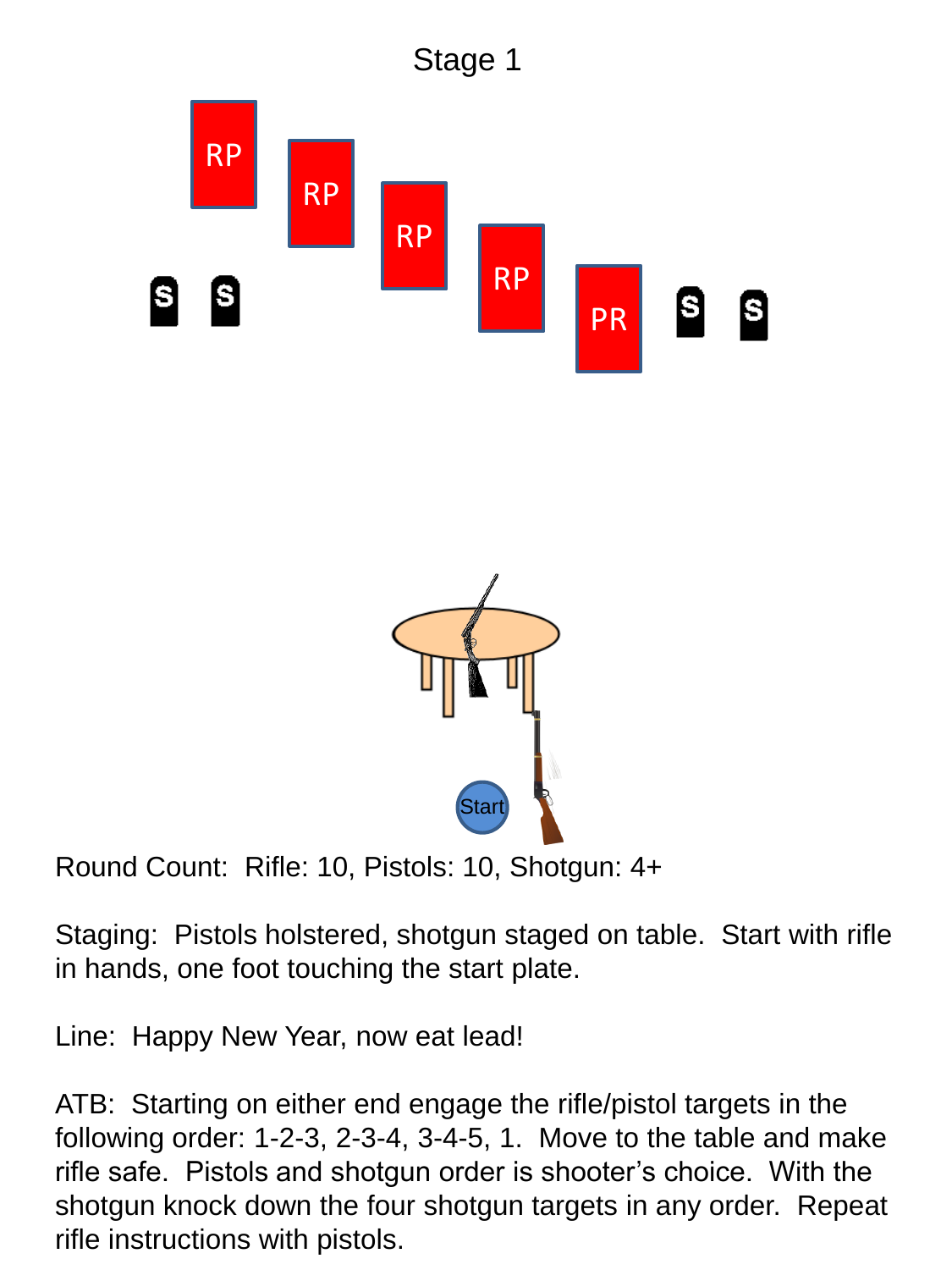



Staging: All guns staged on table. Gun order is rifle not last. Start with both hands on the table not touching a gun.

Line: Too cold? Have hot lead!

ATB: Using the rifle and pistol, starting on either end, engage the five rifle/pistol targets in a 15 round Lawrence Welk (progressive) sweep. Then sweep the five targets with the remaining 5 rounds. With the shotgun knock down the four shotgun targets in any order.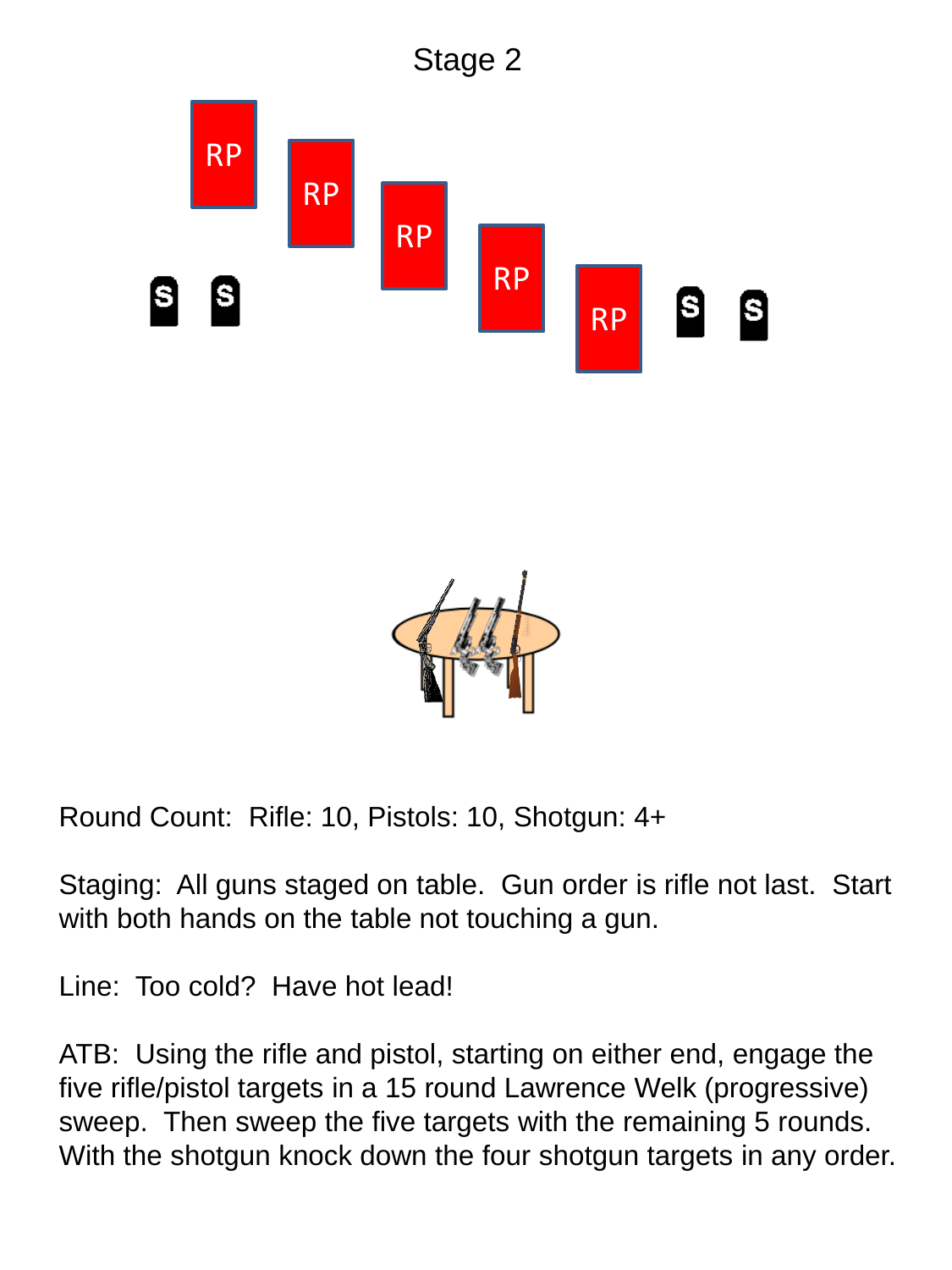

Staging: Pistols holstered, rifle and shotgun staged on right table. Start standing behind table of choice, both hands on hat. Gun order is rifle not last.

Line: Big talk for a one eye fat man!

ATB: If starting at the left table, starting on the round target, alternate between the round target and each of the rectangular targets for ten rounds. Move to the right table and with the rifle repeat the pistol instructions. With the shotgun knock down the six shotgun targets in any order.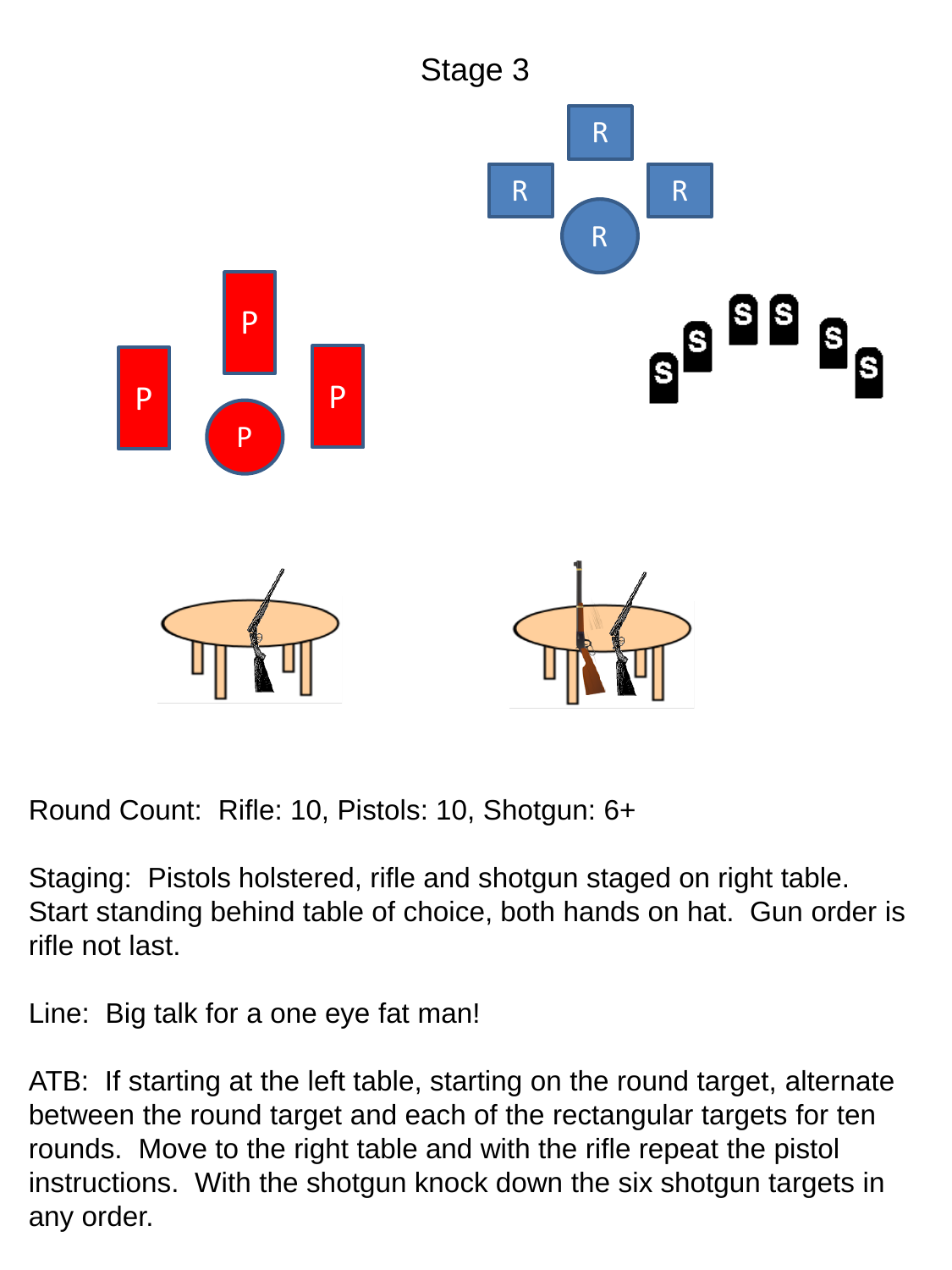

Staging: Pistols holstered, rifle and shotgun staged on right table. Start standing behind table of choice, both hands on hat. Gun order is rifle not last.

Line: Is that a stinking badge?

ATB: If starting at the left table, with pistols starting on either end, double tap sweep the two outer rectangular targets and the round target. Then place four rounds on the middle rectangular target. Move to the right table and with the rifle repeat the pistol instructions. With the shotgun knock down the six shotgun targets in any order.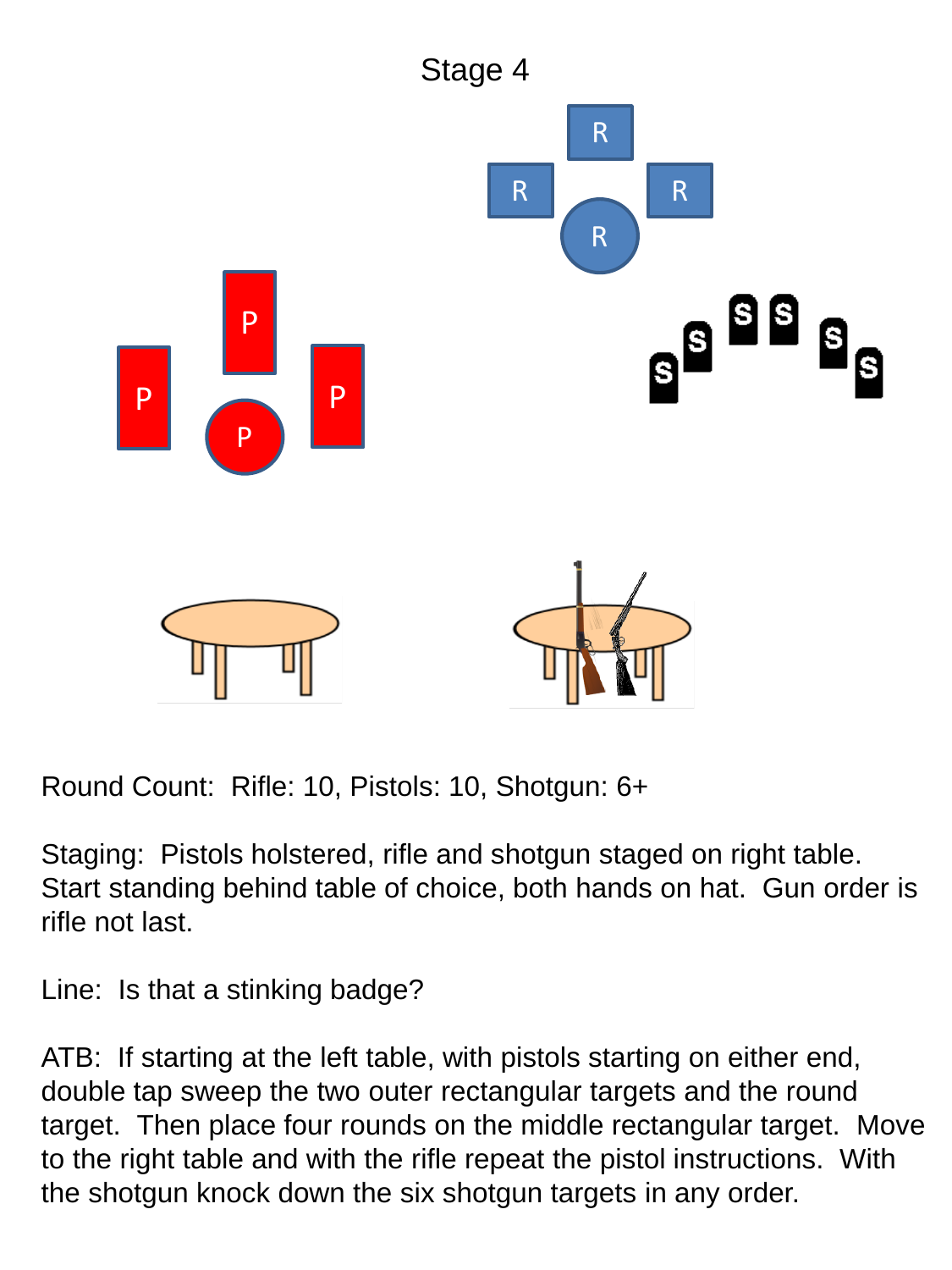

Staging: Pistols holstered, rifle stage on middle table and shotgun staged on the right table. Start standing behind either left or right table holding mug in both hands.

Line: Hot chocolate anyone?

ATB: Drop mug. If starting behind left table, with first pistol, engage the pistol targets in a Nevada sweep for five rounds, repeat instructions with second pistol. Move to middle table and with rifle engage rifle targets per pistol instructions. Move to the right table and with the shotgun knock down the shotgun targets in any order.